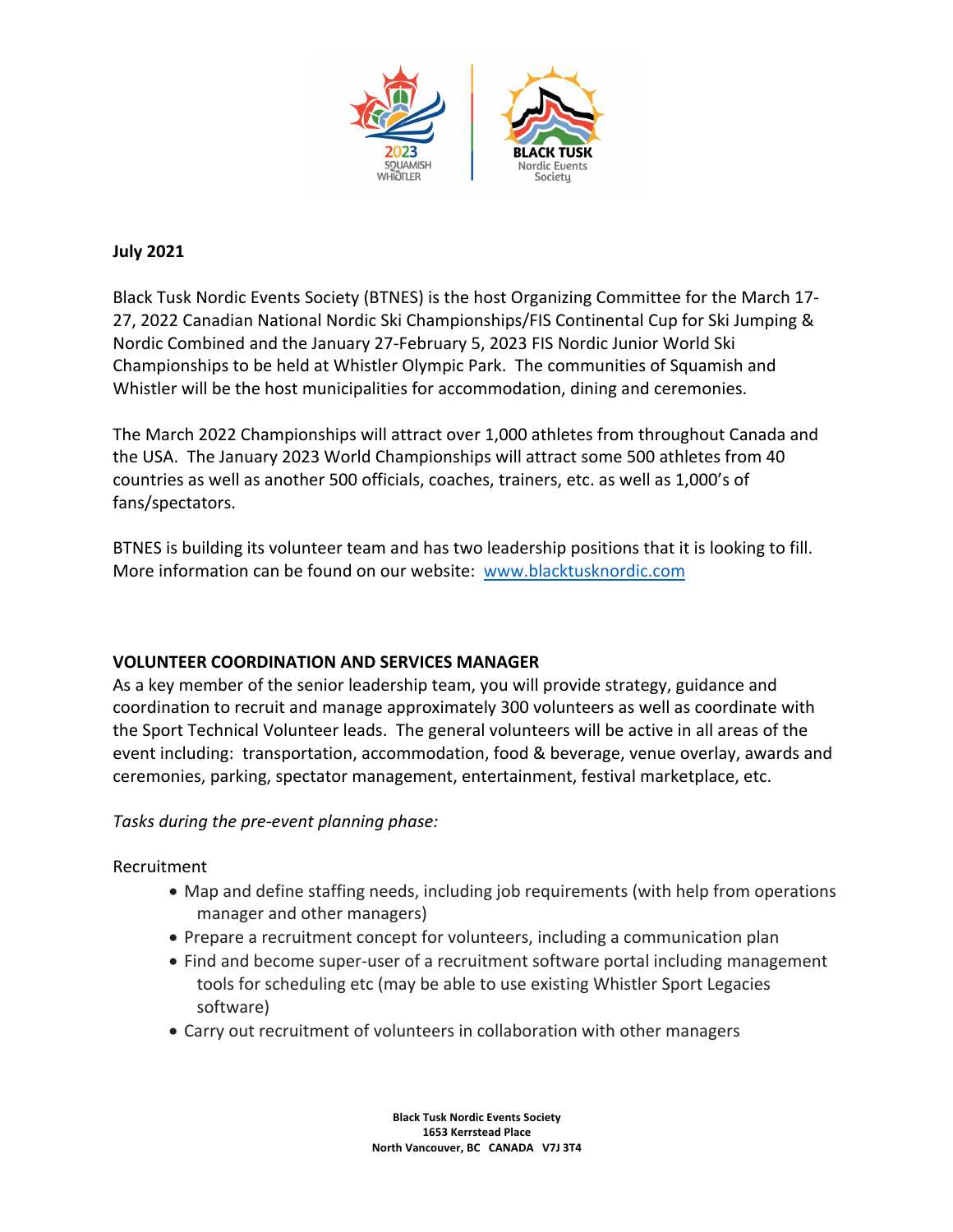

Education/Training

- Prepare/develop a plan for job specific training of volunteers
- Carry out the training in collaboration with the organizing committee and the functional area managers

# Information / communication

- Prepare and disseminate general information to volunteers (the functional area managers would be responsible for communicating the job specific tasks and schedules to their respective groups)
- Answer general e-mails and telephone inquiries from the volunteers
- Update volunteer information info on the event web pages
- Prepare and produce a Volunteer Guide

# Other general tasks

- Create a recognition program for volunteers
- Organize a "Kick-off" or information meeting for the volunteers
- Organize a closing or summer party for the volunteers
- Prepare proposals for concept for volunteer uniforms/clothing and manage the distribution of the uniforms/clothing

#### *Tasks during the event itself:*

Manage the volunteer service function:

- Organize and manage a volunteer service functional area with responsibility for checkin, food, clothing and environmental measures for all volunteers
- Organize and operate a check-in desk for volunteers in the mornings (and provide important general information as needed)
- Organize and operate food service for volunteers, including coffee/tea in the morning, and lunch
	- o Coordinate setup, cleaning and opening hours for food service room/tent
	- o Order food from Venue Food manager
	- o Create distribution list for lunch bags/boxes
- Ensure that volunteers have appropriate uniform/clothing
- Ensure that volunteers have clear job descriptions/tasks, transportation and accommodation if needed, and have a person to speak to for general inquiries

**Black Tusk Nordic Events Society 1653 Kerrstead Place North Vancouver, BC CANADA V7J 3T4**